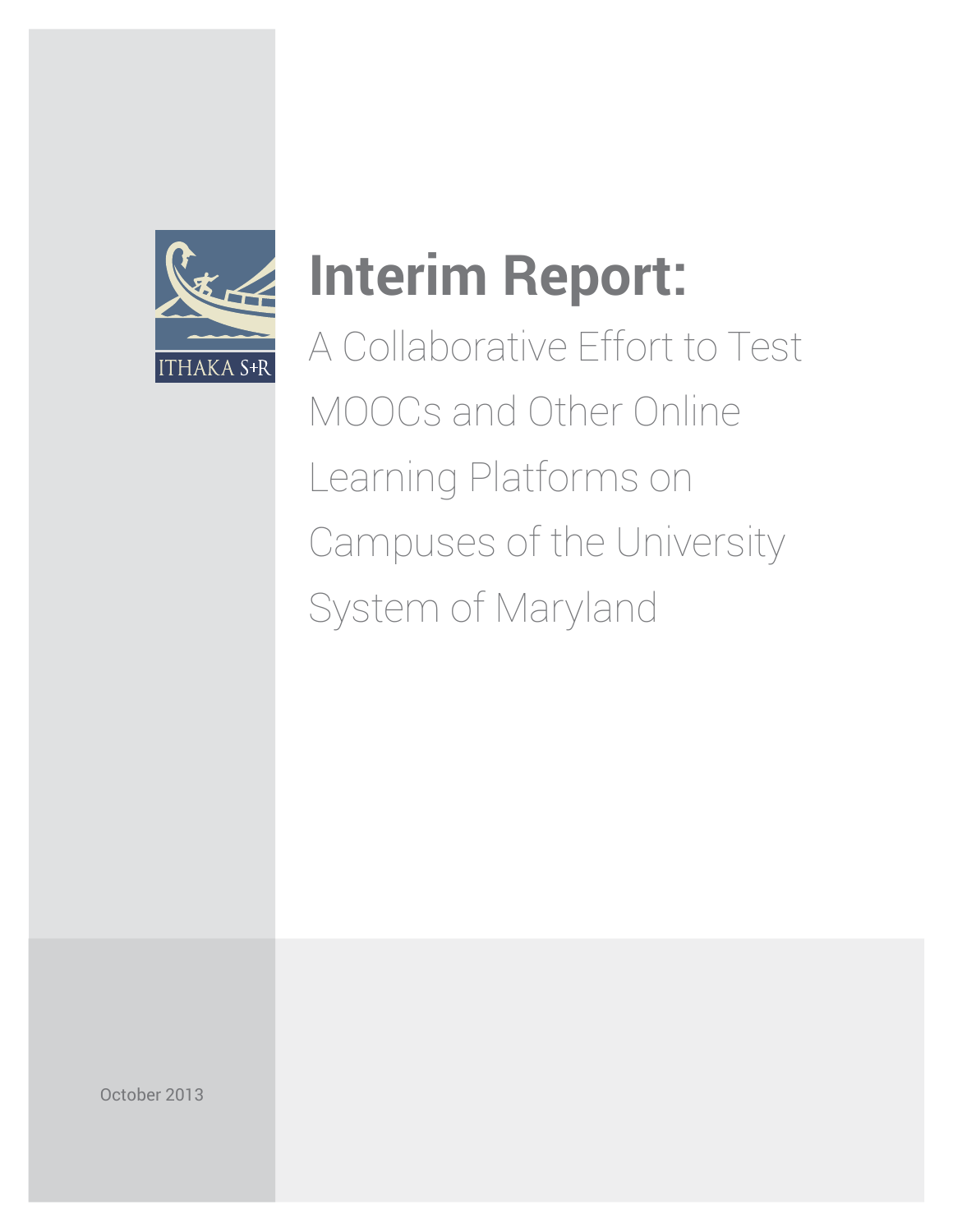Ithaka S+R is a strategic consulting and research service provided by ITHAKA, a not-for-profit organization dedicated to helping the academic community use digital technologies to preserve the scholarly record and to advance research and teaching in sustainable ways. Ithaka S+R focuses on the transformation of scholarship and teaching in an online environment, with the goal of identifying the critical issues facing our community and acting as a catalyst for change. JSTOR, a research and learning platform, and Portico, a digital preservation service, are also part of ITHAKA.

Copyright 2013 ITHAKA. This work is licensed under a Creative Commons Attribution-NonCommercial 3.0 United States License. To view a copy of the license, please see <http://creativecommons.org/licenses/by-nc/3.0/us>/. ITHAKA is interested in disseminating this report as widely as possible. Pleasecontact us with any questions about using the report: [research@ithaka.org](mailto:research@ithaka.org).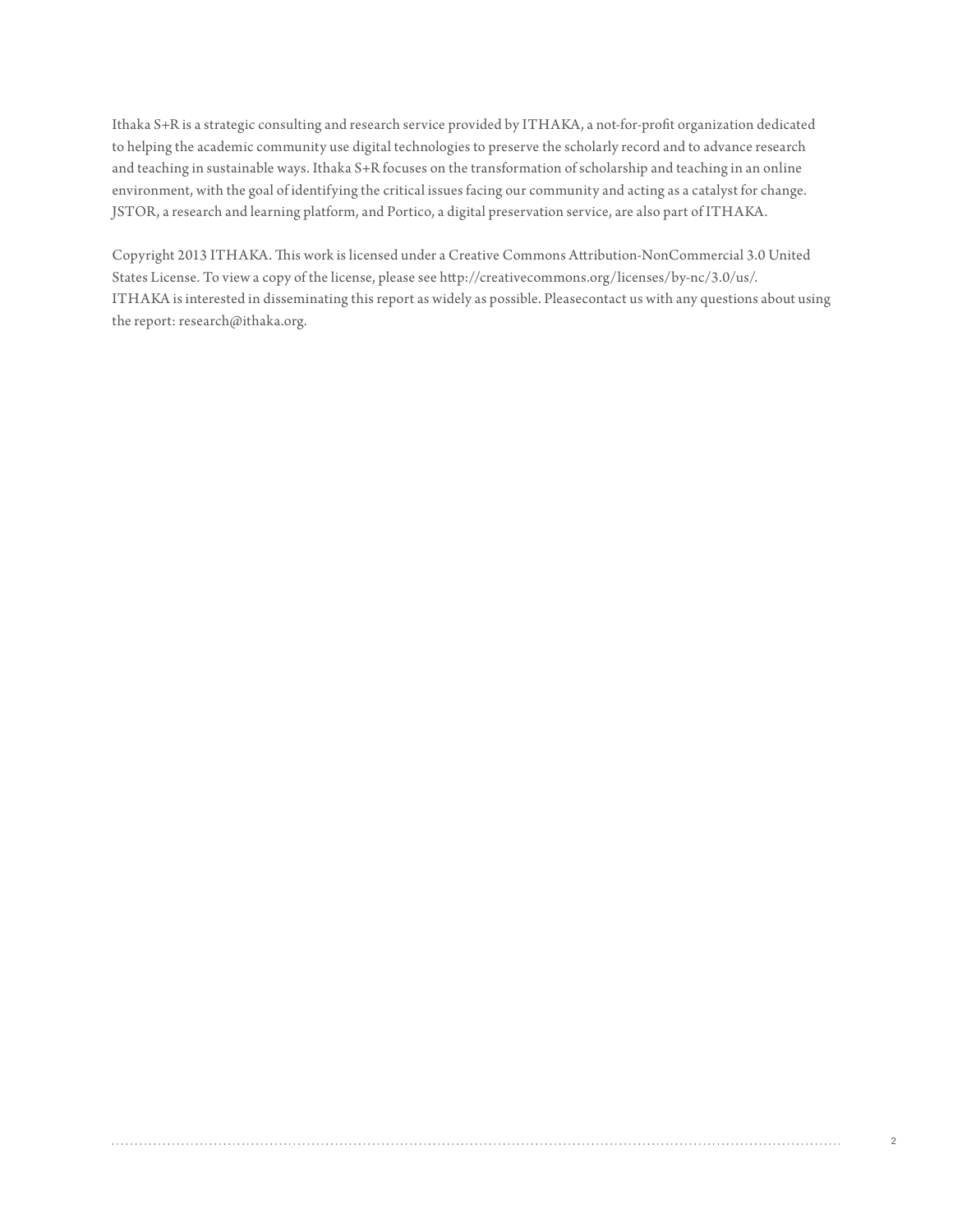### **OVERVIEW**

One year ago the University System of Maryland (USM) and Ithaka S+R embarked on an initiative to test a variety of interactive online learning platforms, with the broad aim of learning how emerging technologies could be used to improve outcomes and reduce costs for students enrolled in traditional institutions. Coursera became an early collaborator in this effort through its interest in understanding better how students learn from MOOCs and what benefits MOOCs might offer when embedded in hybrid courses. Carnegie Mellon University's Open Learning Initiative (OLI) and Pearson also joined the effort and are contributing content for several tests. These three platforms have pursued very different approaches to content and technology development and business models. The partnership of Ithaka S+R and the USM provides an excellent vehicle for experimenting with these technologies to understand a variety of ways in which they can best be deployed to meet the needs of institutions and their students. As MOOCs account for the majority of the tests, and so little is known about how they can be used in campus-based environments, these implementations will be the primary focus of this paper. This study is supported by a grant from the Bill and Melinda Gates Foundation.

The backdrop for this initiative has been a rapidly evolving and often heated public discourse about MOOCs, as illustrated by a selection of news headlines over the past eighteen months in Appendix A. Some policy-makers see MOOCs as a lever to lower costs and expand capacity in higher education, while some within the academic community regard them as a threat to their core beliefs about education – not to mention their livelihoods. Attention was initially drawn by the enormous enrollments in public offerings of MOOCs and the involvement of elite institutions, which had largely stayed on the sidelines of online education since the demise of early ventures such as Fathom and AllLearn. There is also considerable optimism about the potential for leveraging massive data streams in order to create adaptive and personalized learning environments. At the same time, a number of studies suggest that students in most traditional college degree programs need – and expect – more personal support and interaction than MOOCs alone can provide, raising questions as to whether MOOCs could be embedded in campus environments set up to provide this kind of structure.

The USM office staff and Ithaka S+R share the view that MOOC platforms have the potential to offer benefits for traditional institutions and the students they serve, but it is critical that decisions to use (or not use) these technologies be based on sound evidence of both their effectiveness and their efficiency. Little evidence or data exist with regards to MOOCs in this capacity and even for hybrid courses more generally. It is essential that we look at the costs as well as the benefits, and that we rigorously monitor and measure both. Thus, much of this paper is devoted to describing the design of this project and the methodologies we are employing for collecting data and analyzing results.

These tests require much forbearance on all sides, because what we are trying to do with MOOCs is new. Many questions have arisen for which no answers yet exist. These questions are noted throughout this paper and illustrate the extent to which this is both an experiment and an endeavor to "learn by doing." We believe that as much can be learned through the process of embedding MOOCs in campus-based courses as from the empirical results, and we are optimistic that what we learn will be of great value to future adopters. We thought these lessons sufficiently important to produce this interim report in order to share what we are learning about implementation even as most of the tests are just getting underway.

We are extremely fortunate that the USM office and so many faculty members stepped forward to participate in this project. We are also grateful to our technology partners for their contributions to these tests. Coursera, in particular, deserves great credit for joining this effort so early in its life as a new enterprise, as do its partners who granted permission to work with their MOOCs.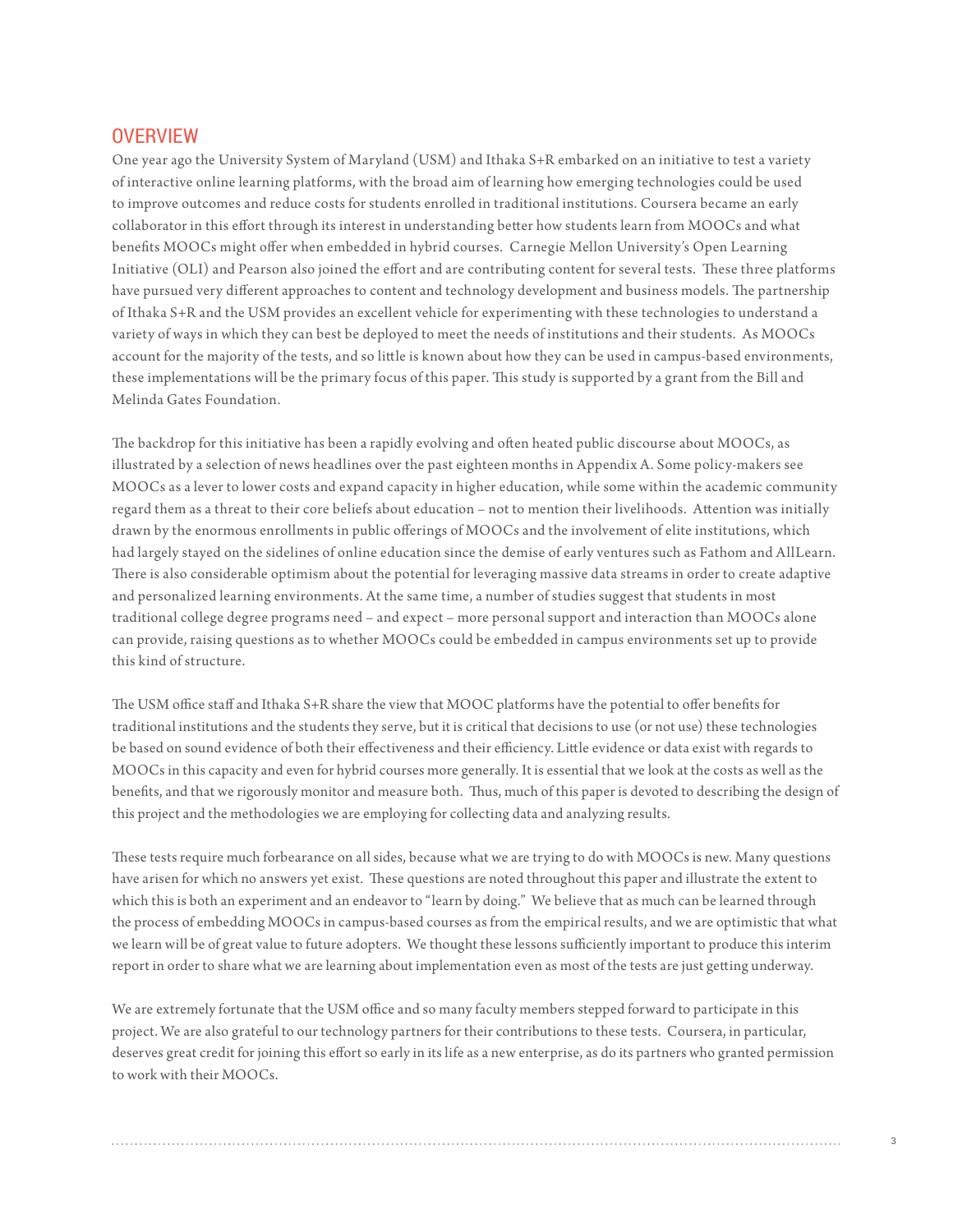#### Project Scope and Design

Ten institutions in the USM are participating in the study, including research universities, regional comprehensives, metropolitan institutions, and HBCUs. These span the state of Maryland, including institutions serving urban populations, the Eastern Shore, the mountainous western part of the state, and suburbs of Baltimore and Washington D.C. While all are public institutions, they cover a very wide range of institutional types, making this study even more interesting and valuable. In terms of timing, one pilot was run in spring 2013, a pilot and four tests took place during summer 2013, and seventeen tests are underway in fall 2013. At least one test (a summer bridge course using a developmental program from Pearson) will be repeated in summer 2014.

The project encompasses twelve side-by-side comparison tests and ten case studies. Of the side-by-side comparisons, five are with Coursera, three are with OLI, and four are with Pearson (three with MyFoundationsLab using the Knewton adaptive engine, and one with MySocLabs). The tests cover a broad range of disciplines: roughly half are in the humanities and social sciences, including literature, philosophy, politics, sociology, classics, and studio art. There are two in computer science, one in communications, four in biology and genetics, and six in math and statistics. Courses range in size from small seminars to large introductory, multi-section courses. One test incorporated interactive online resources in an online-only course, while the rest are hybrid formats that include online and face-to-face components. For one test, students are enrolled in the public offering of a MOOC and engage in parallel seminar discussions and assessments at their own institution. In total this project will involve up to two thousand students.

#### Side-by-Side Comparisons

These tests are taking place in multi-section, introductory level courses that allow for comparisons of student outcomes in concurrent sections using online learning technology ("hybrid") and sections that are taught in the normal fashion ("traditional"). Hybrid sections typically have one-two hours per week of in-class time. For these tests we will collect the following data: (1) scores on assessments, including exams and projects, and course grades; (2) pre-test scores for some of the tests; (3) student surveys at the beginning and end of term to collect background data and learn about the student experience; (4) instructor interviews and student focus groups to gain deeper insight into the experience of using a MOOC; (5) background data such as GPA, SAT scores, major, and demographic factors that will be used to correct for possible selection biases; and (6) usage data from the technology platforms. All student data will be anonymized with unique IDs before being transferred to Ithaka S+R.

These data will enable us to make careful side-by-side comparisons of the background characteristics of the students in our study as well as their performance in the course. First, we will examine whether certain kinds of students are more likely to enroll in a hybrid section as compared to a traditional section. For example, do hybrid-format students tend to have stronger or weaker academic credentials than their peers in the traditional sections? Second, we will measure whether student learning, as measured by course completion rates and common assessments, tends to be better (on average) in one format or the other. We may also gain some insight into whether hybrid formats have different impacts on learning for different types of students.

It is important to note some limitations with the methodology in these tests. First, we decided not to randomize student assignments to the treatment and control sections, unlike in the previous study conducted by Ithaka S+R with six public institutions. In the present study, we were deterred by the rapid pace of change in MOOC technology and the extreme difficulty and lead times required to conduct these kinds of tests with student populations. Consequently, it is all the more important that background characteristics be analyzed carefully to detect any effects of selection bias. We have also sought to compare sections that are offered at similar times of day, as early morning or evening classes may attract different types of students.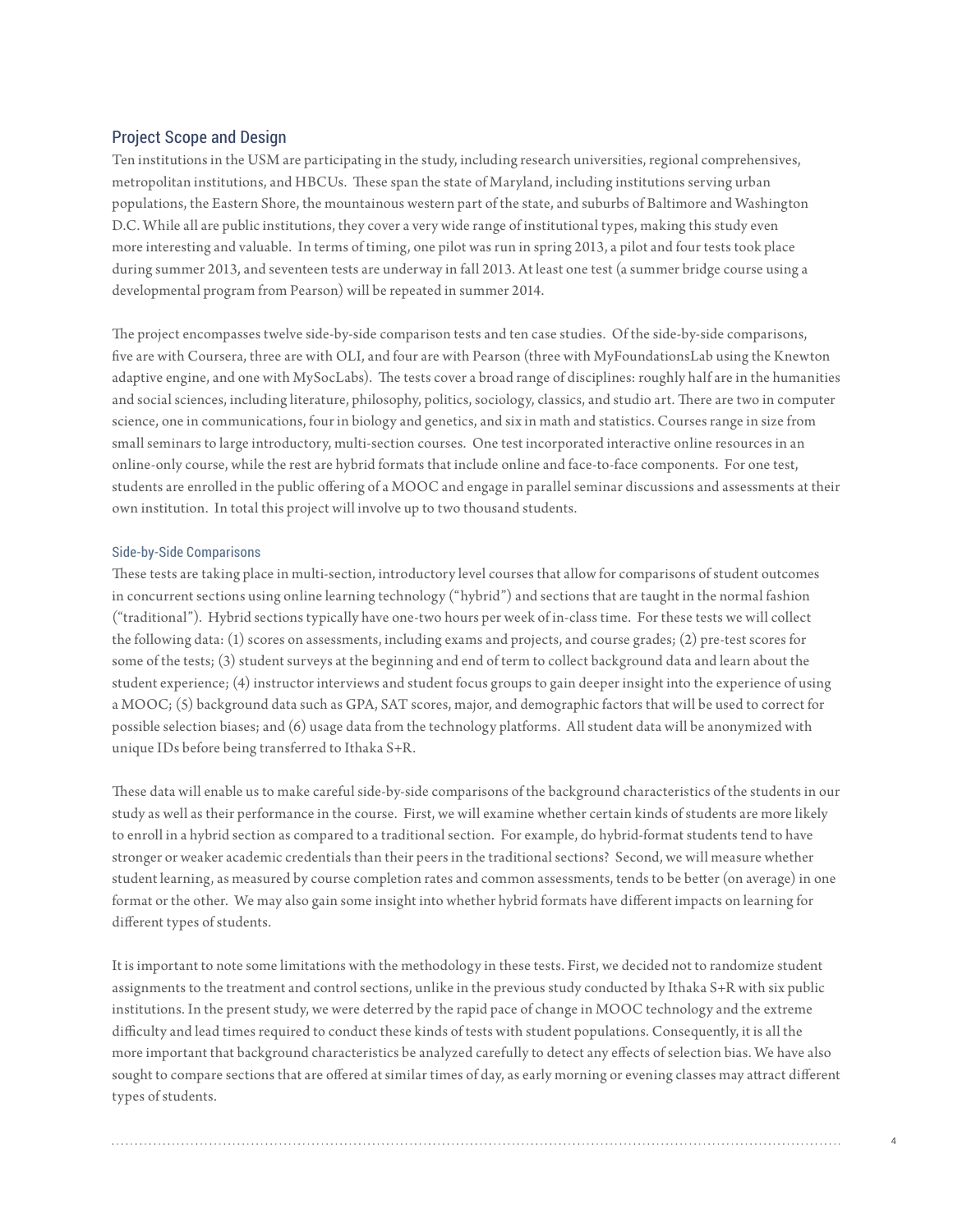Second, there are several extraneous variables within and across tests. The most important of these is instructors, which also could not be randomly assigned. It is entirely possible that the variation across instructors could be as large as the variation between traditional and online versions of the same course. A few tests have the same instructors across the treatment and control sections, but most have different instructors. Across tests, there are variations in discipline, institution, and student characteristics. It is also important to note that the "traditional" formats vary by course; some already incorporate online resources and are not strictly lecture-based. These variations may encumber our ability to analyze patterns across tests, so we will be careful to explain these issues and describe the format of each test when we report the results.

#### Case Studies

We are also conducting tests in a set of courses that do not allow for side-by-side comparisons due to smaller course enrollments, lack of baseline data, and/or the nature of the discipline. For these courses, we will collect background data on students, course outcomes data, and usage data for the online course materials, but we will rely more heavily on the instructors' evaluations of how the class went and whether the use of technology had the desired effect. These evaluations will be recorded through interviews with instructors and written responses to a questionnaire at the end of the term. Where possible, we will compare student outcomes in these courses to past offerings of the same course, taking into account any differences in student characteristics. In addition, we will conduct surveys of students to understand their experiences, and we hope also to conduct two-three focus groups with students late in the semester. We believe we can learn a great deal from these case studies about the instructors' goals and experiences, the students' experience and how they felt about the use of MOOCs in these courses, implementation challenges that arose, and how these were (or were not) overcome.

#### Cost Analysis

We aim to gain an understanding of the types and amounts of resources required to create and deliver the hybrid sections using content from Coursera, OLI, and Pearson. In order to analyze costs, we will track four types of inputs: instructional, materials, administrative, and IT support. Instructor time is by far the largest ingredient and merits careful attention. We have asked instructors to record the time they spent planning courses using worksheets that break activities down into several categories, such as learning to use the new technology and reviewing MOOC content. We are also tracking their time spent planning and delivering their courses during the semester. Instructors have the option of providing these data through periodic interviews or weekly timesheets, and most chose to submit timesheets. Additionally, we are collecting these data for some traditional sections in the side-by-side comparisons. Although direct comparisons between sections are not particularly meaningful due to variations among professors, these data will enrich our understanding of the ways instructors allocate their time in teaching different types of courses. As noted below, we also recognize that there are large differences between the costs of doing anything for the first time and the recurring costs involved in repeating a mode of instruction.

For the other categories of costs, we will focus on understanding the ways that the use of support services and their "ripple effects" across campus differ for hybrid courses relative to traditionally taught courses. Impacts on facilities costs are especially difficult to quantify, and at present we are attempting to estimate these cost impacts for only one of the participating campuses.

The primary challenge in this exercise, as in previous work by Ithaka S+R, is that the initial costs to teach a hybrid course are not a good predictor of ongoing costs, and in most cases we will only have one semester of data on which to base our analysis. Moreover, MOOCs were not built to be used in traditional institutions. The faculty members in our study have had to devote extra time to figure out how to adapt these resources and work around current platform constraints. It is reasonable to expect that these platforms will continue to improve, and thus future implementations would be less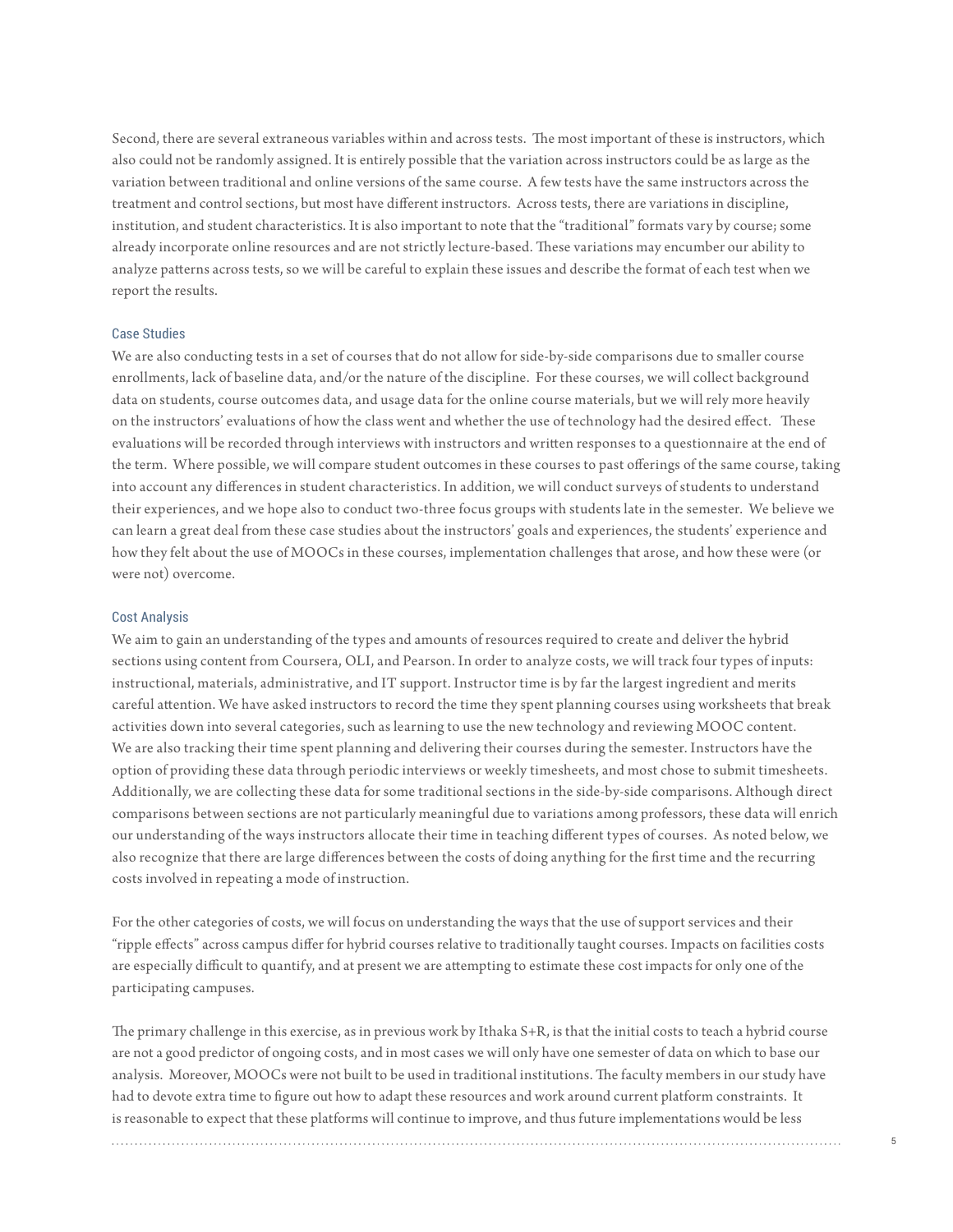time-consuming. While we will try to distinguish fixed and recurring costs in our data collection, we can only attempt to predict resource expenditures for future iterations of a class. Furthermore, we will only be able to speculate about the broader potential for these technologies to help more students graduate on time and, thus, reduce the "cost per degree."

#### Promising Opportunities

Faculty members in the USM envisaged an impressive range of ideas for ways that MOOCs could be used to solve problems in their courses or enhance instruction. Several of the professors participating in the study see an opportunity to "flip" their courses using readily available online content, which they do not have the time or resources to create from scratch. Using MOOCs in this manner will allow instructors to use class time for experiential learning activities rather than lecturing. An instructor of a summer pilot was thrilled that she could use class time to assign group problem solving rather than lecturing. The chair of one department, who by his own admission had been slow to adopt instructional technology, had a dramatic change of heart when he started exploring the MOOC selected for his course and thinking about how it could allow him to teach differently. He described the technology tools, such as peer review, as "incredibly empowering" for students and felt energized by the opportunity to overhaul the way his course is structured. Several instructors were attracted by the possibility of using MOOCs to add expert voices that complement their own areas of expertise, such as in interdisciplinary programs or survey courses. For example, one instructor of an information literacy course plans to use an introductory statistics MOOC to cover analytical techniques that are outside his comfort zone. Another is using a MOOC to add macroeconomic context to an introductory course in comparative politics. Several faculty members are exploring whether MOOCs can be used to strengthen students' foundational skills such as critical thinking and learning how to "consume" online courseware. For example, a studio arts instructor will augment her course with a MOOC on critical reasoning with the aim of teaching her students to approach art more analytically. Another will integrate a MOOC on nutrition into a program that seeks to strengthen basic life skills that have been shown to correlate with student success. Yet another will use a critical thinking MOOC both for its educational content and as a vehicle for teaching students to become more effective learners.

One instructor saw an opportunity to enhance an online introductory philosophy course with online lectures, as she did not have the time or resources to create these materials herself and felt that they would be highly beneficial for students. In a survey at the end of this course, which took place during the summer, students rated the lecture videos as having the highest educational value among the components of the course, confirming this instructor's hypothesis. Several of the MOOCs selected for the study had been wildly successful in their public offering, based on enrollment, completion, and general level of enthusiasm in discussion forums. One professor decided to use components of an especially well-received MOOC on genetics to replace publisher content in hopes of improving student engagement. It will be exciting to observe how students at these various institutions interact with these materials in courses that are tailored to their needs and connected to other parts of the curriculum.

In order to recruit faculty participants for this project, it was essential that they have the ability to customize the MOOCs used in their courses. Coursera enables them to do this by setting up local instances of MOOCs that local instructors deliver on their own time frame exclusively to their own students. The USM instructors can use the same authoring tools as the original faculty developers to remove or reorder course materials and create new content to fill gaps (while ensuring proper attribution).

Our faculty partners are aware of the controversy surrounding MOOCs and of their potential to disrupt traditional modes of teaching. One explained his decision to participate with the observation that "the internet is here to stay" and that change seems inevitable. Another acknowledged that MOOCs could interfere with her personal career goals of becoming a tenured faculty member. She was adamant that she would not have participated if she had not believed that the use of a MOOC in her online course could benefit her students. Still, she said that she saw this project as an opportunity to contribute to shaping the future of higher education rather than sitting on the sidelines.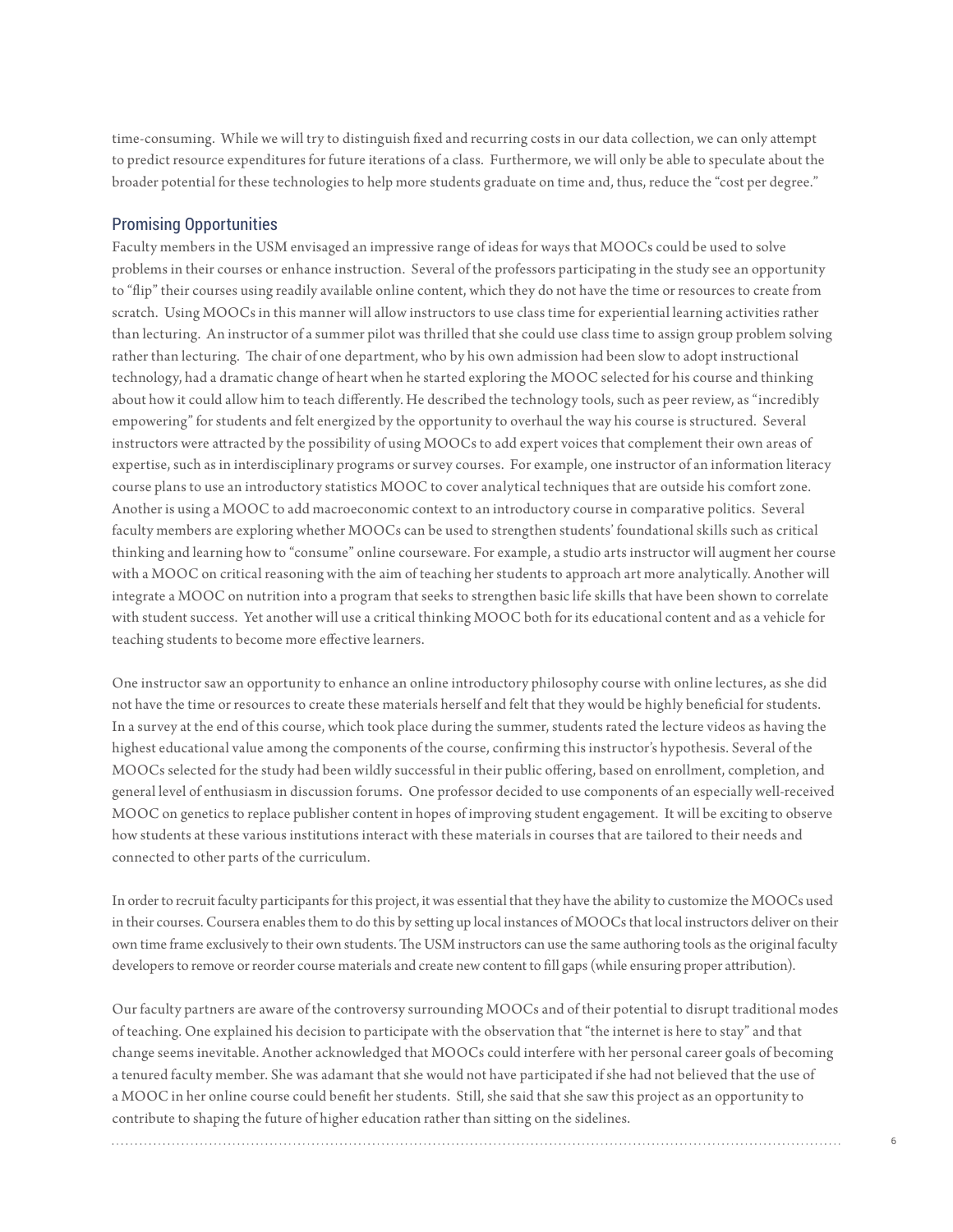#### Early Implementation Challenges

Of course, working at the cutting edge of innovation can bring with it substantial challenges. In this case, most issues that have surfaced thus far stem from two sources:

First, the MOOCs in our tests were designed for the original creator to deliver direct to students, not for third party instructors to incorporate within their own courses. We embarked upon this study because it was evident early on that MOOC platforms can be vehicles for stimulating the creation of high quality content, attracting investment, developing innovative interactive learning technologies, and aggregating learning data on a large scale. At the same time, it must be acknowledged that most MOOCs were not conceived with our purpose in mind, and this creates some significant gaps between what these MOOCs presently offer and the resources faculty need. Most MOOCs in our study are configured as integrated and often linear bundles of content, assessment, social collaboration, and technology – in accordance with the needs of unaffiliated end-users. Embedding them in institutions may mean unbundling those elements, and that prospect is sometimes disconcerting for creators. There are also issues of overlapping or incompatible IT systems, especially because the MOOC platforms do not yet plug easily into enrollment management or Learning Management Systems (LMSs).

Second, MOOCs constitute a new class of content without precedents or established practices around intellectual property. This creates both a set of challenges for our study and an opportunity to consider what principles might best serve the values and interests of the higher education community.

#### MOOCs Were Not Designed for Institutional Licensing

Most MOOCs were conceived as coherent entities with a narrative structure. They may take a particular approach to teaching a subject that underlies all decisions about sequencing topics, choices of examples, ways of presenting concepts, assessments, etc. At the same time, academic departments develop degree program curricula as a whole, making deliberate decisions about when and where certain content should be taught and competencies assessed within specific courses. To integrate a MOOC into an existing class, it may not be a simple case of including pieces that fit and excluding those that do not. The local instructor might need to reconceptualize or restructure his or her existing course to fit with the MOOC, which may not map to his/her ideas or pedagogical approach or to the needs of his/her students. Even beyond that very real concern, we have also encountered cases where those individual courses, whether the newly-designed hybrid courses or the earlier versions that relied primarily on face-to-face instruction, needed reworking in order to fit most effectively into a larger program curriculum. All of this raises the very important – and largely unanswered – question of how the tradition of individual faculty "owning" the courses they teach fits with the departmental and institutional responsibility to offer a degree that certifies to the outside world a certain level of knowledge and competency for the students who have pursued those programs and earned those degrees.

Some challenges that arise when trying to incorporate a MOOC into an existing course surfaced in the spring pilot at the University of Maryland, College Park (UMCP). Here a faculty member in the sociology department intended to use a MOOC for the online component of a hybrid introductory statistics course. While the MOOC covers many standard topics for such a course, the sequencing and focus of these concepts did not align well with the UMCP sociology syllabus. The MOOC, designed by a lecturer in psychology, had a strong emphasis on experimental design, a method that is less applicable to the field of sociology. Moreover, many of the online lectures build upon concepts covered in previous lectures, making it difficult to reorder the online material. In the end, the UMCP instructor decided to recreate most of the online content himself, suggesting that there is no guarantee that using MOOCs will save faculty time or reduce costs. (He was, however, sufficiently pleased with the hybrid format to continue teaching in this way.)

This study naturally raises questions about what might be lost by replacing some amount of face-to-face class time with online learning. Through discussions with faculty at institutions that create MOOCs, we also became attuned to what might be lost by eliminating the "massively open" communities and synchronous delivery. One MOOC creator was deeply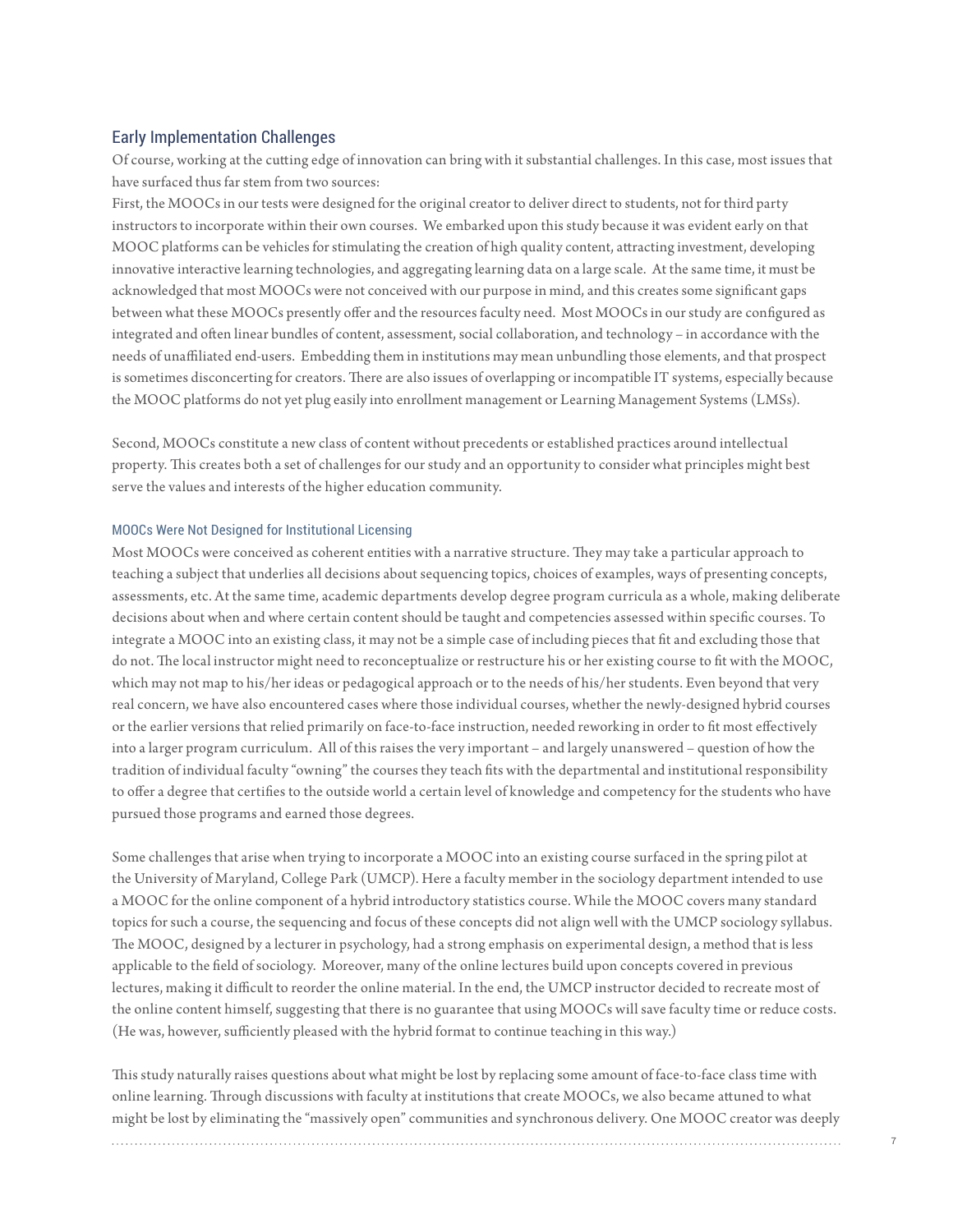uneasy with the idea that his MOOC might be "turned into a textbook." In his view, the lecture videos themselves have limited value, while the communal experience of discovery in the public offering is intrinsic to the value of the course.

Challenges have also arisen in integrating MOOC technology with campus IT systems. The Coursera platform in its current form can be thought of as a learning management system optimized for a particular mode of delivery (i.e., teaching a "massive" online audience). Some features are not yet configured for teaching conventionally sized classes, and the platform overlaps with some features of local LMSs. USM faculty must decide whether they want the primary interface for students to be Coursera or their local LMS and then create links between these systems.

Many of these hurdles can be attributed to the fact that we are testing the first iterations of MOOCs, and the developers of those MOOCs had no idea that their courses might be used by other instructors. In the future, MOOC developers will be able to decide up front whether they wish to allow their courses to be repurposed and, thus, design them accordingly. For example, they might then choose to separate content that is specific to a public offering of the MOOC (e.g. contests, references to comments in discussion forums) from other materials. Or they might choose to avoid using third party copyrighted materials that create complications in institutional licensing or negotiate the necessary permissions up front (another issue that tripped us up). Likewise, the technology platform will continue to evolve and develop more of the functionality needed in campus environments.

#### Intellectual Property Ownership

Since there are few precedents for these types of partnerships, we have encountered many uncertainties about intellectual property ownership. When an instructor adapts a MOOC for use in a hybrid course, who owns the adapted version of the MOOC? What kinds of adaptations are permissible? What rights, if any, does the instructor have to continue using the adapted MOOC—which may well have entailed a significant investment of time and effort—in the future? Should the originating institution have the right to use the adapted version of the MOOC? And if the MOOC is offered again publicly, must the instructor re-adapt the new version of the MOOC?

Another critical issue is how to balance the MOOC creators' natural desire to monitor the way their courses are used with instructors' freedom to teach their courses as they wish. This tension arose in one instance in which the USM instructor had a particularly creative plan for repurposing a MOOC, but the MOOC originator had strong reservations about this plan as well as a strong desire to see his MOOC used as it was originally conceived. While there are some similarities in the way MOOCs might be used in hybrid courses and the way textbooks are used, this analogy only goes so far. The inclusion of lecture videos and the intellectual investment in a comprehensive course may imbue MOOC creators with a deeper sense of ownership or personal attachment than he or she might have in the case of a textbook. On the "consumption" side, the ability to customize MOOCs is essential. The question of whether instructors would be able to make adaptations to MOOCs arose in every one of our information sessions with faculty of the USM, and we may not have found a single partner if the answer had been "no." A crucial question for MOOCs, then, is how to balance the needs of faculty on the "supply" and "consumption" sides.

These are the kinds of issues that have surfaced in the course of this study. In some cases we can look to precedents, such as those governing copyright ownership for other forms of derivative works, for guidance. For most, though, Ithaka S+R and Coursera have corresponded with each partner institution and MOOC creator to ascertain their preferences for the purpose of this study and for the future. We are fortunate that these partners have entrusted us to make appropriate use of their materials. We are also fortunate that the USM faculty have been willing to work with the MOOCs despite the lack of clarity regarding future access. It is clear, though, that we cannot rely on these kinds of ad hoc answers if the hybrid model is to be developed and implemented on a more systematic and continuing basis beyond this one experiment. We hope to have more to say about this in our subsequent reports.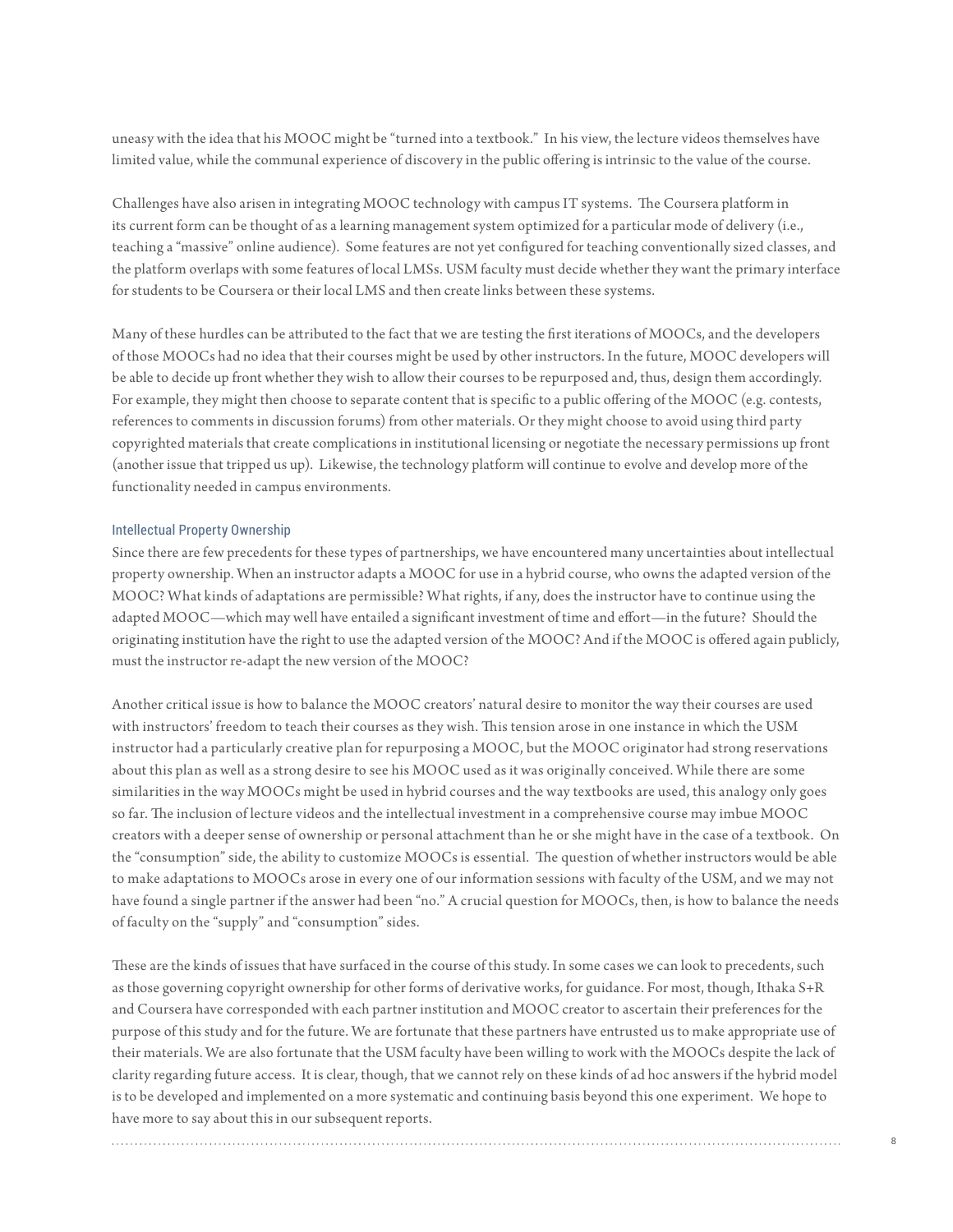## **CONCLUSIONS**

We have a great deal to learn over the coming months. A key question is how students will respond to hybrid courses that incorporate MOOCs. Will they embrace the opportunity to view lectures from leading thinkers, or will they find it confusing to have two lead "instructors," one virtual and one in person? How will their learning experience compare to face-to-face courses or online-only courses in various institutions? How can students be encouraged to take greater ownership of their learning, a requirement for success in hybrid courses? What types of students will enroll in these courses? Will we find evidence in support of the notion that MOOCs can be used to reduce costs in traditional institutions, despite the adaptations required to make them work in these environments? We are eager to gain insight into these and other research questions over the summer and fall studies and to be able to contribute some real evidence to discussions about the significance of MOOCs for higher education. We expect the results of these tests to be available in spring of 2014.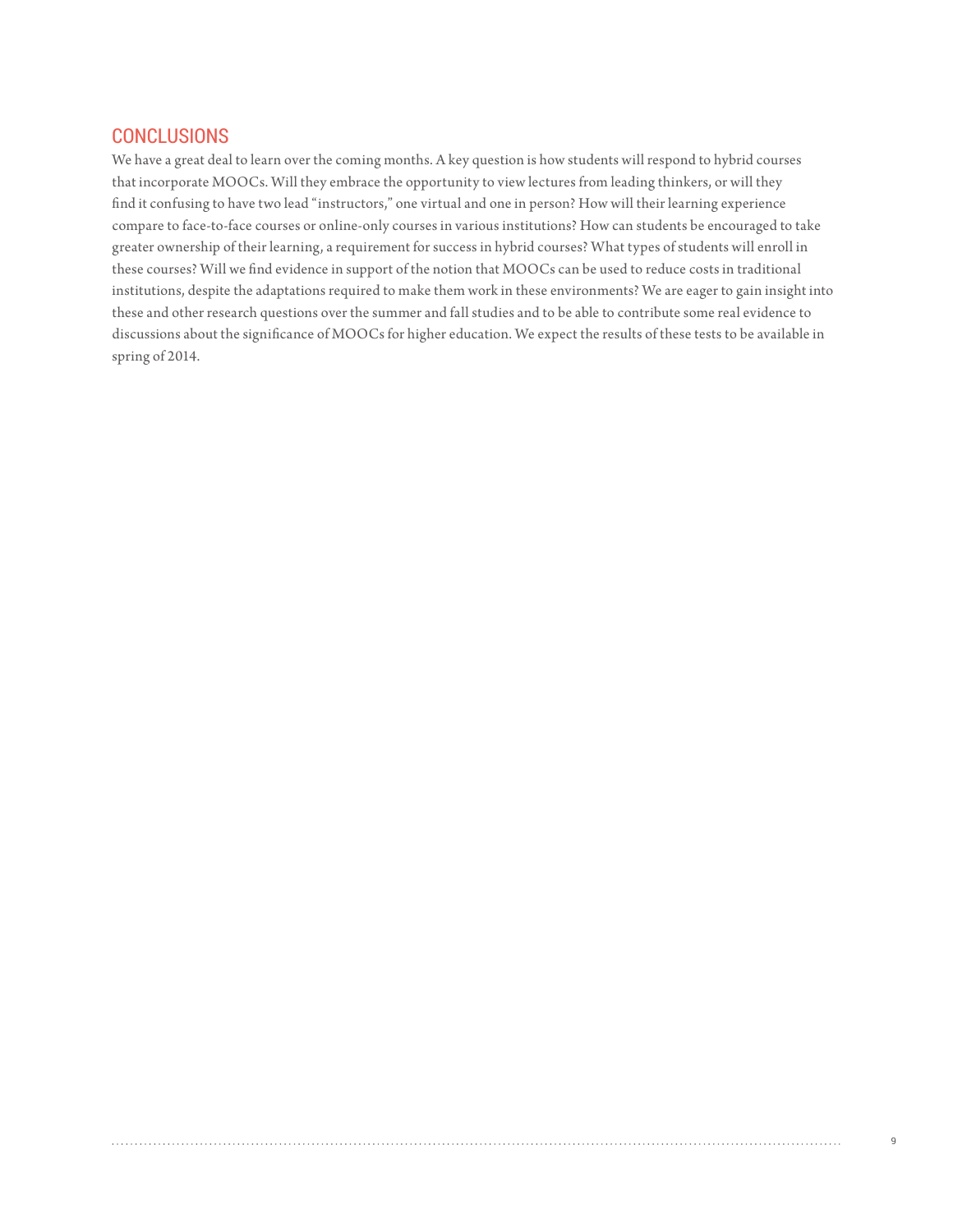## APPENDIX A: SELECTED MOOC RELATED HEADLINES, 12/2011 THROUGH 8/2013

"Will MITx Disrupt Higher Education?" Robert Talbert. The Chronicle of Higher Education. December 20, 2011. "MIT's New Free Courses May Threaten (and Improve) the Traditional Model, Program's Leader Says." Jeffrey R. Young. The Chronicle of Higher Education. February 6, 2012.

"Treating Higher Ed's 'Cost Disease' With Supersize Online Courses.'"Marc Parry. The Chronicle of Higher Education. February 26, 2012.

"Online Education Lures Cash Infusion and Deals with 5 Top Universities." John Markoff. The New York Times. April 18, 2012. "MOOC's Aren't a Panacea, but That Doesn't Blunt Their Promise." Jeff Selingo. The Chronicle of Higher Education. July 11, 2012. "Universities Reshaping Education on the Web." Tamar Lewin. The New York Times. July 17, 2012.

"MOOC Brigade: Will Massive, Open Online Courses Revolutionize Higher Education"? Kayla Webley. TIME. September 4, 2012.

"A First for Udacity: a U.S. University Will Accept Transfer Credit for One of Its Courses." Katherine Mangan. The Chronicle of Higher Education. September 6, 2012.

"Coursera doubles university partnerships." Steve Kolowich. Inside Higher Ed. September 19, 2012.

"MOOCs Shift From Curiosity to Employability." Tom Vander Ark. Huffington Post. September 26, 2012.

"Online Education Grows Up, And For Now, It's Free." NPR. September 30, 2012.

"Why MOOCs won't replace traditional instruction." Jonathan Marks. Inside Higher Ed. October 5, 2012.

"Texas MOOCs for Credit?" Steve Kolowich. Inside Higher Ed. October 16, 2012.

San Jose State U. Says Replacing Live Lectures with Videos Increased Test Scores." The Chronicle of Higher Education. October 17, 2012.

"Free, high-quality and with mass appeal." Rebecca Knight. Financial Times. October 22, 2012.

"Coursera strikes MOOC licensing deal with Antioch University. "Steve Kolowich. Inside Higher Ed. October 29, 2012. "Warming Up to MOOC's." Douglas H. Fisher. The Chronicle of Higher Education. November 6, 2012.

"How Online Courses Can Form a Basis for On-Campus Teaching." Daphne Koller. Forbes. November 7, 2012.

"Napster, Udacity, and the Academy." Clay Shirky. November 12, 2012.

"Essay on the challenges posed by MOOCs to liberal arts colleges." W. Joseph King and Michael Nanfito. Inside Higher Ed. November 29, 2012.

"Coursera Creates Service to Help Its Many Students Find Jobs." Inside Higher Ed. December 5, 2012.

"Learning new lessons: Online courses are transforming higher education, creating new opportunities for the best and huge problems for the rest." The Economist. December 22, 2012.

"Students Rush to Web Classes, but Profits May be Much Later." Tomar Lewin. The New York Times. January 6, 2013. "Essay says faculty involved in MOOCs may be making rope for professional hangings." Jennifer Cost, Peter Haro, Jim Maheler, Jim Miller, Jonathan McLeod, and Marie St. George. Inside Higher Ed. January 14, 2013.

"California to Give Web Courses a Big Trial." Tamar Lewin and John Markoff. The New York Times. January 15, 2013. "How California's Online Education Pilot Will End College as We Know It." Gregory Ferenstein. TechCrunch. January 15, 2013. "American Council on Education Recommends 5 MOOCs for Credit" Steve Kolowich. The Chronicle of Higher Education. February 7, 2012.

"Big (MOOC) Data" Dayna Catropa. Inside Higher Ed. February 24, 2013.

"Researchers explore who is taking MOOCs and why so many drop out" Ry Rivard. Inside Higher Ed. March 8, 2013.

"MOOCs are no panacea for universities" Karan Khemka. Financial Times. March 10, 2013.

"Why MOOCs May Drive up Higher Ed Costs" Joshua Kim. Inside Higher Ed. March 11 2013.

"California educational factions eye plan to offer MOOC credit at public colleges" Ry Rivard. Inside Higher Ed. March 14, 2013.

"Colleges Assess Cost of Free Online-Only Courses" David Wallis. The New York Times. March 19, 2013.

"MOOCs do not represent the best of online learning (essay)" Ronald Legon. Inside Higher Ed. April 25, 2013.

"Why Some Colleges Are Saying No to MOOC Deals, at Least for Now" Steve Kolowich. The Chronicle of Higher Education. April 29, 2013.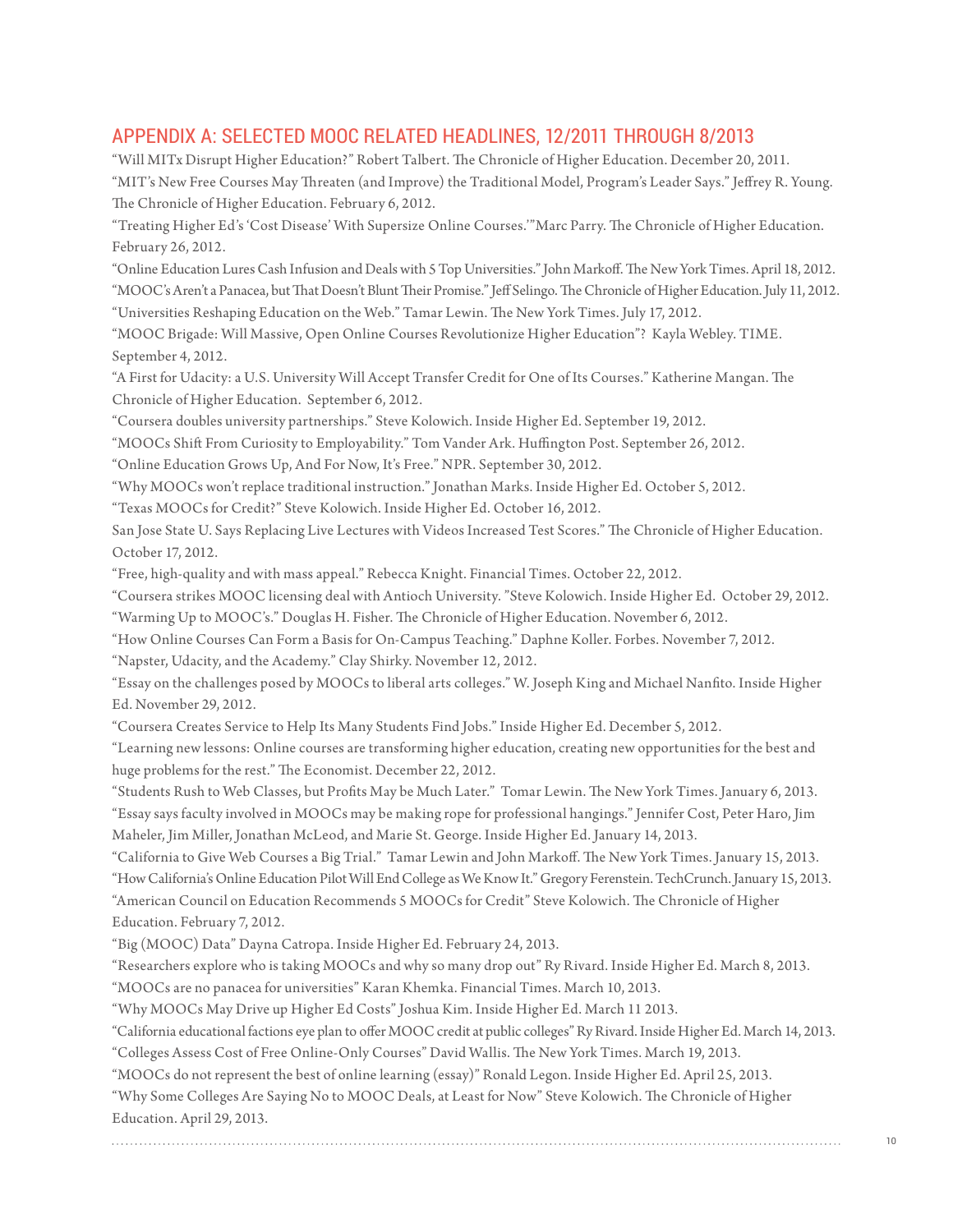"Coursera Enters Teacher Professional Development Market" Ry Rivard. Inside Higher Ed. May 1, 2013. "Survey finds Presidents are skeptical on MOOCs" Scott Jaschik. Inside Higher Ed. May 2, 2013.

"As MOOC debate Simmers at San Jose State, American U Calls a Halt." Steve Kolowich. The Chronicle of Higher Education. May 9, 2013.

"New study of low MOOC completion rates" Chris Parr (for Times Higher Education). Inside Higher Ed. May 10, 2013. "MOOC Professors Claim No Responsibility for How Courses are Used" Steve Kolowich. The Chronicle of Higher Education. May 21, 2013.

"Harvard Professors Call for Greater Oversight of MOOCs" Steve Kolowich. The Chronicle of Higher Education. May 24, 2013. "Outsourced Lectures Raise Concerns About Academic Freedom" Steve Kolowich. The Chronicle of Higher Education. May 28, 2013.

"AAUP sees MOOCs as Spawning New Threats to Professor's Intellectual Property" Peter Schmidt. The Chronicle of Higher Education. June 12, 2013.

"Watered Down'MOOC Bill Becomes Law in Florida" Ry Rivard. Inside Higher Ed. July 1, 2013.

"American MOOC providers face international competition" Sara Grossman. The Chronicle of Higher Education. July 5, 2013. "Higher ed leaders urge slow down of MOOC train" Ry Rivard. Inside Higher Ed. July 9, 2013.

"Blackboard goes MOOC" Ry Rivard. Inside Higher Ed. July 10, 2013.

"Udacity Project on Pause" Ry Rivard. Inside Higher Ed. July 18, 2013.

"The attack of the MOOCs: An army of new online courses is scaring the wits out of traditional universities. But can they find a viable business model?" The Economist. July 20, 2013.

"The MOOC That Roared: How Georgia Tech's new, super-cheap online master's degree could radically change American higher education" Gabriel Kahn. Slate. July 23, 2013.

"Udacity's Lessons Learned: MOOC gets a lesson in the complex challenges faced by schools"

Betsy Corcoran. edSurge. July 24, 2013.

"MIT Will Offer MOOC Curricula, Not Just Single Courses, on edX" by Steve Kolowich. The Chronicle of Higher Education. September 18, 2013.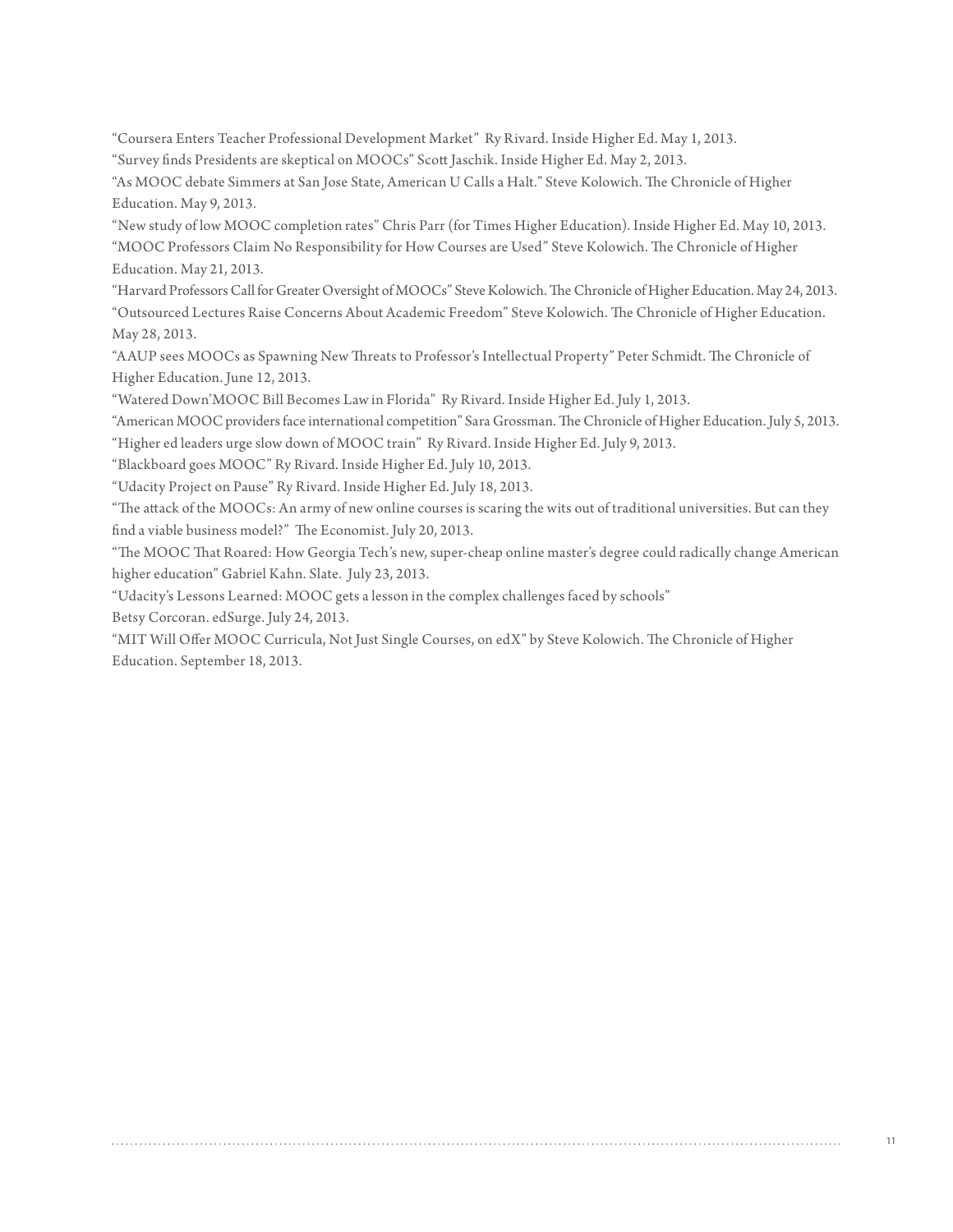## APPENDIX B: HOW WE GOT HERE

The process undertaken to assemble this complex set of test cases was lengthy and merits some explanation. The main thrust of our recruiting effort began in December 2012 with a series of meetings across nearly all institutions in the USM and two Maryland community colleges. The purpose of these meetings was for the USM office and Ithaka S+R staff to present the goals and design of our study and invite questions and comments. We also invited faculty to tell us how they would like to use MOOCs in their courses rather than prescribing a particular approach. Most of these well-attended meetings were chaired by the president or provost and included deans, department chairs, faculty, and sometimes library and IT directors – with an average of six to ten faculty, staff, and administrators committing 1.5 to 3 hours of their time for the discussion.

Not surprisingly, responses ranged in tone from open engagement to skepticism about the pedagogical implications and potential impact on faculty roles. Several professors noted that their institutions do not offer large lecture courses, and one suggested that using MOOCs as a replacement for passive lecture formats is a solution created by research universities for a problem that is largely unique to them. One professor raised a concern that assigning students to "watch hour-long videos" was far less interactive than participating in a class of thirty students, which she said is the norm at her institution. Another noted that it would be very difficult and potentially undesirable to separate the teaching of content from skills, as these two learning objectives are deeply enmeshed in her class. A couple of attendees expressed discomfort with the notion of local instructors delivering courses which had been developed by faculty at other institutions.

Following these initial meetings, we invited faculty from each campus to submit "statements of interest." These were brief, no-commitment declarations of a desire to participate together with some background information on what courses the faculty member teaches and what MOOCs he/she would like to use. It is worth noting that at the time of those meetings, the MOOC catalogues were considerably more limited than they are now, and many of them had not yet started or completed their first public offering. In many cases, therefore, faculty were asked to identify MOOCs that might be a good fit for their courses based only on the introductory videos and high-level descriptions available at that time.

By the end of January, we had received roughly thirty statements of interest across the USM institutions and community colleges, and another five or so trickled in over the next month. Ithaka S+R and the USM office staff then began a process of vetting these statements to determine which ones met our study objectives and to compile a "wishlist" of MOOCs which professors hoped to use in their courses. In most cases, we also spoke with individual faculty members by phone to identify what problems they aimed to address in their courses, clarify how they might use the selected MOOCs, and brainstorm ideas.

We then selected fifteen proposals that best fit the goals of the study and/or described especially innovative approaches to incorporating MOOCs into hybrid courses. This was more than twice the number of tests we initially aimed to undertake, a testament to the range and creativity of ideas presented by the USM faculty. We prioritized concepts that would enable us to learn how institutions and faculty could improve learning outcomes, increase enrollment capacity with existing resources, or achieve equivalent student outcomes with reduced costs. Of the concepts we did not select, many proposed using the MOOCs as optional, supplementary resources, and we feared that the findings from such tests might be difficult to interpret.

In February 2013, Ithaka S+R submitted to Coursera a "wishlist" of around twenty MOOCs that faculty had identified (some selected more than one). Coursera subsequently sought permission from its institutional partners to use MOOCs their faculty had created in our study, and Ithaka S+R then responded to a variety of inquiries such as: the purpose and methodology of the study, how the materials would be used, whether participation would create additional work for their faculty, whether partners would receive license fees, and whether they would have access to student data from the study. Ultimately, we received permission for fourteen of the twenty courses on our wishlist, all without charge for the purpose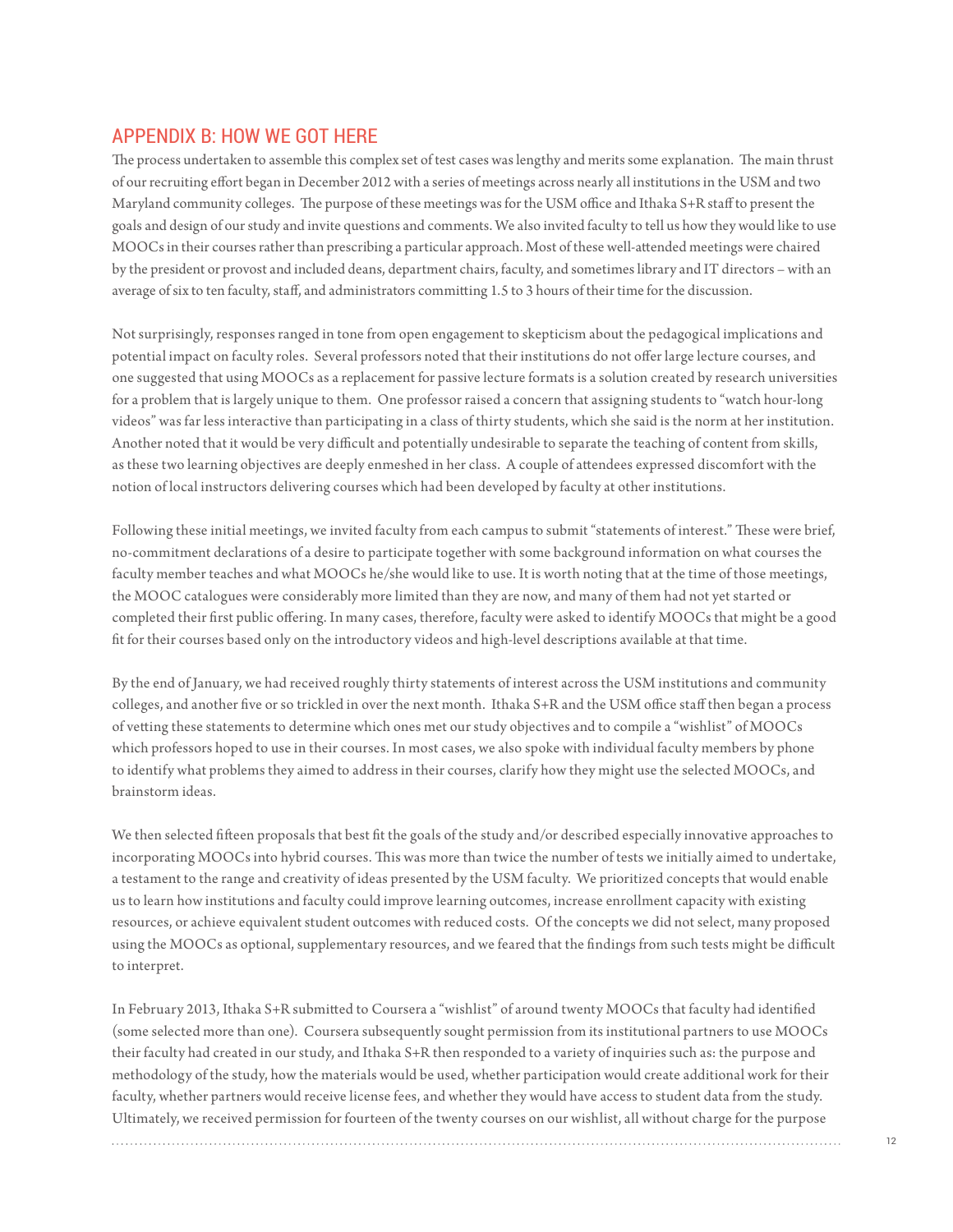of this research effort. In a few cases, we did not get permission to use the first choice MOOC and went through multiple iterations to find alternatives that could work. Altogether, this matching and approval process took several months. Initially, we had hoped to conduct tests with other MOOC platforms in addition to Coursera. We had a number of discussions with staff at edX exploring whether any of its MOOCs could be included in the study. In principle they were enthusiastic about participation, but we were not able to gain permission to use any MOOCs that fit with the needs of the USM instructors. We also explored the possibility of collaborating with Udacity, but the model of embedding MOOCs into hybrid courses offered on campus was not a priority for Udacity at that time. They were, however, open to testing a MOOC in a summer bridge course.

Discussions with OLI and Pearson were more fruitful. Two groups of faculty decided to conduct tests using an adapted version of an OLI Biology course for non-majors developed in partnership with University of Maryland University College (UMUC), and another decided to use an OLI Biology course for majors. Pearson agreed to waive license fees for MyFoundationsLab for up to 500 students, and three institutions agreed to join tests of this platform in summer bridge programs for incoming first year students. Sociology instructors opted to use Pearson's MySocLabs online materials when we failed to gain permission to use a MOOC in their course.

As the recruiting process concluded, enthusiasm among faculty remained strong. Nearly all faculty who submitted statements of interest committed to participating, and some made considerable efforts to adjust their plans to the MOOCs we had obtained permission to use. Over fifty faculty, IT staff, instructional designers, and others with an interest in the study travelled to a kickoff workshop held at University of Maryland, Baltimore County (UMBC) in late May – a time when most would normally have left for the summer. The workshop provided an orientation to the overall study, the research design and the kinds of data collection faculty members would need to administer, as well as a walk-through of the Coursera platform. Senior staff of USM, Ithaka S+R, and Coursera (including USM Chancellor William "Brit" Kirwan and Coursera co-founder Daphne Koller) also addressed the group.

#### Motivating Faculty Interest

Leadership, adequate resources to support the work, and appropriate incentives were crucial to attracting faculty participants and ensuring their success. Instructional innovation is a key part of the University System of Maryland's longterm strategic plan and of its commitment to meet the state's education goals over the next decade. The USM has worked hard for over a decade to create a supportive climate for experimentation and innovation in instruction, and this was clearly a factor in attracting so much interest.

We have also been able to take advantage of the system of incentives and support structures put in place through ongoing initiatives in academic transformation. Precedents are in place to provide stipends to faculty for the extra time needed to plan their courses and contribute to data collection. On most of the USM campuses, IT and instructional design staff are familiar with the demands of supporting hybrid courses and new technologies, and that has made a significant difference in our collective ability to design and build these courses. In addition, networks exist among faculty and support staff who have participated in course redesigns in the past.

This is not to say that we encountered universal enthusiasm in our recruiting efforts. Some faculty expressed concerns that the models we proposed testing would lead to a new hierarchy between MOOC creators and instructors who adapt their courses, or that these models could threaten jobs. Moreover, we are very conscious of the fact that our faculty partners are those most open to using new technologies and are not necessarily representative of their colleagues.